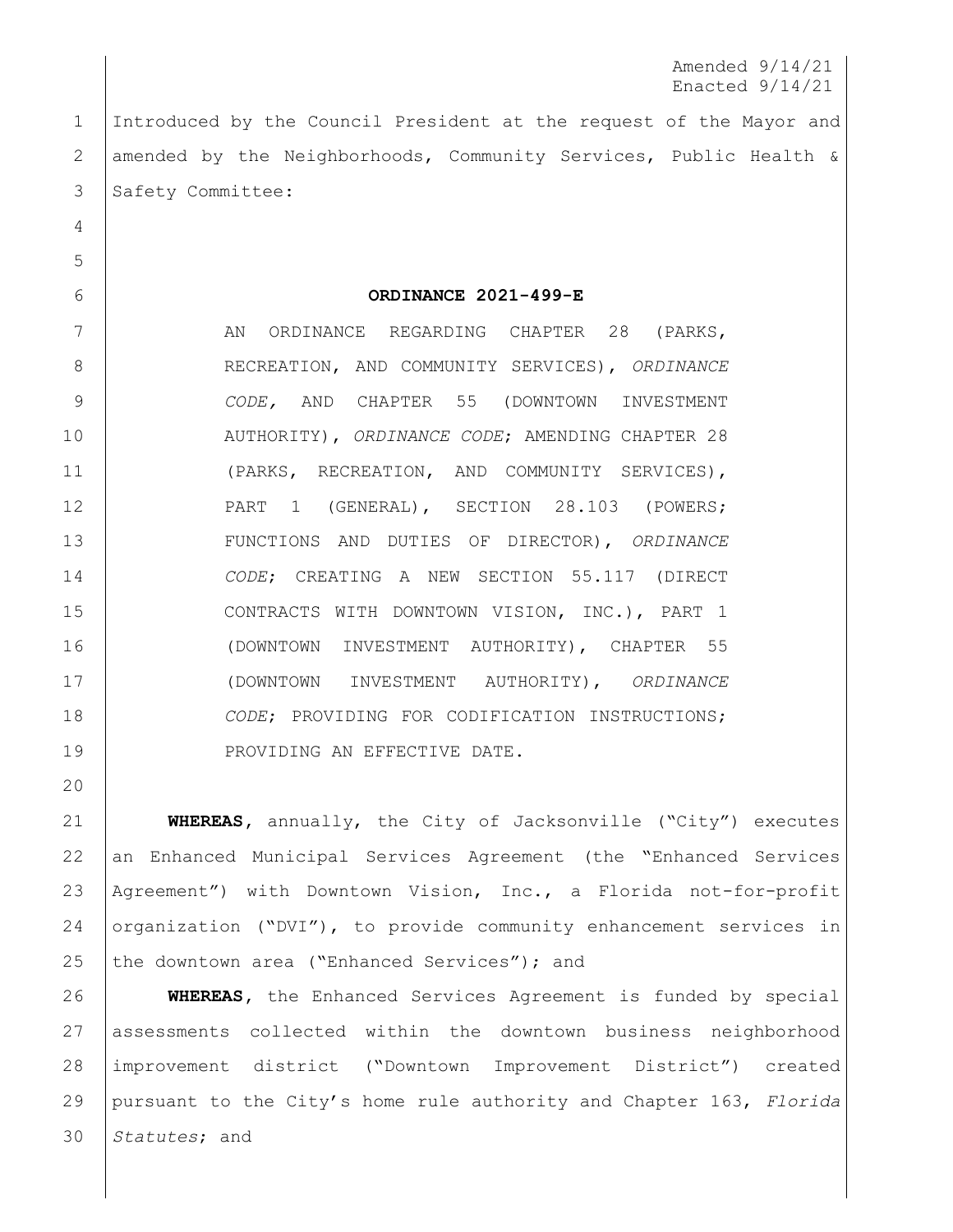## Amended 9/14/21

 **WHEREAS,** DVI's unique expertise in providing services within the Downtown Improvement District under the Enhanced Services Agreement, 3 will enable DVI to provide certain other downtown related services Downtown (as defined in Chapter 55, *Ordinance Code*) more 5 collaboratively and efficiently for the City; and

 **WHEREAS**, subject to availability of funds, the Downtown Investment Authority ("DIA") and the City's Parks, Recreation and Community Services Department ("Parks Department") desires to 9 contract with DVI, as needed, to provide and oversee other activities, 10 programs, and services Downtown in addition to the Enhanced Services; 11 | now, therefore

**BE IT ORDAINED** by the Council of the City of Jacksonville:

 **Section 1. Recitals.** The recitals above are true and 14 correct and incorporated herein by this reference.

 **Section 2. Amending Chapter 28 (Parks, Recreation and Community Services), Part 1 (General), Section 28.103 (Powers; functions and duties of Director),** *Ordinance Code.* Chapter 28 (Parks, Recreation and Community Services), Part 1 (General), Section 28.103 (Powers; functions and duties of Director), *Ordinance Code,* is hereby 20 amended to read as follows:

**CHAPTER 28 – PARKS, RECREATION AND COMMUNITY SERVICES**

**PART 1. – GENERAL** 

**\* \* \***

**Sec. 28.103. – Powers; Functions and duties of Director.**

**\* \* \***

 $- 2 -$  (f) The Director may execute agreements with Downtown Vision, Inc.,  $|a|$  Florida not-for-profit corporation, as needed, in an amount not to 28 exceed \$100,000 to support Department activities related to the activities, programs and services set forth in Section 55.117, *Ordinance Code*, subject to availability of funding. The payment terms for such agreements may include a reasonable advance payment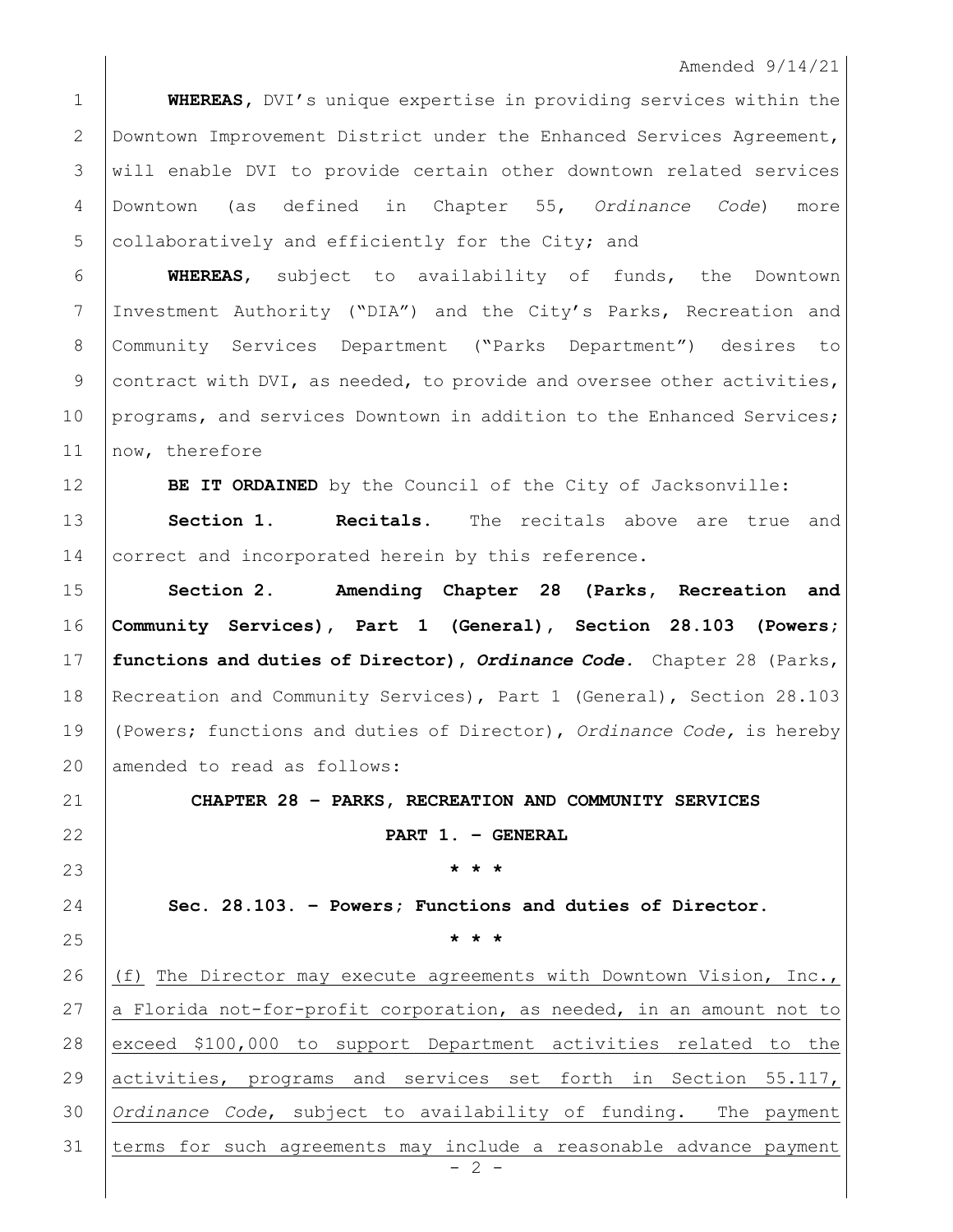Amended 9/14/21

 and payment terms based on draws, reimbursements, or progress payments. Other City agencies may join and contribute funding to any 3 | agreement executed pursuant to this subsection. Prior to execution by any party, all such agreements shall be prepared, reviewed and 5 approved by the Office of General Counsel as to both form and legality. Any agreements in excess of \$100,000 shall be procured in accordance with Chapter 126 of the Code. The Director shall provide Council with a quarterly report regarding the direct contracting 9 permitted under this section.

 **Section 3. Creating a New Section 55.117 (Direct Contracting with Downtown Vision, Inc.), Part 1 (Downtown Investment Authority), Chapter 55 (Downtown Investment Authority),** *Ordinance Code.* A new Section 55.117 (Direct Contracting with Downtown Vision, Inc.), Part 1 (Downtown Investment Authority), Chapter 55 (Downtown Investment Authority), *Ordinance Code,* is hereby created to read as follows:

**\* \* \***

## **CHAPTER 55 – DOWNTOWN INVESTMENT AUTHORITY PART 1. – DOWNTOWN INVESTMENT AUTHORITY**

**\* \* \***

 **Sec. 55.117. – Direct Contracting with Downtown Vision, Inc.** 22 Subject to the Authority's budget and Board approval, the Board may 23 execute agreements with Downtown Vision, Inc., a Florida not-for- profit corporation, as needed, in an amount not to exceed \$100,000 25 to provide activities, programs, and services Downtown, including, 26 but not limited to:

 (a) Hosting, updating, and maintaining downtown related websites, including but not limited to, Invest Jax Website **And Live Downtown Jax Website;** 

- 3 -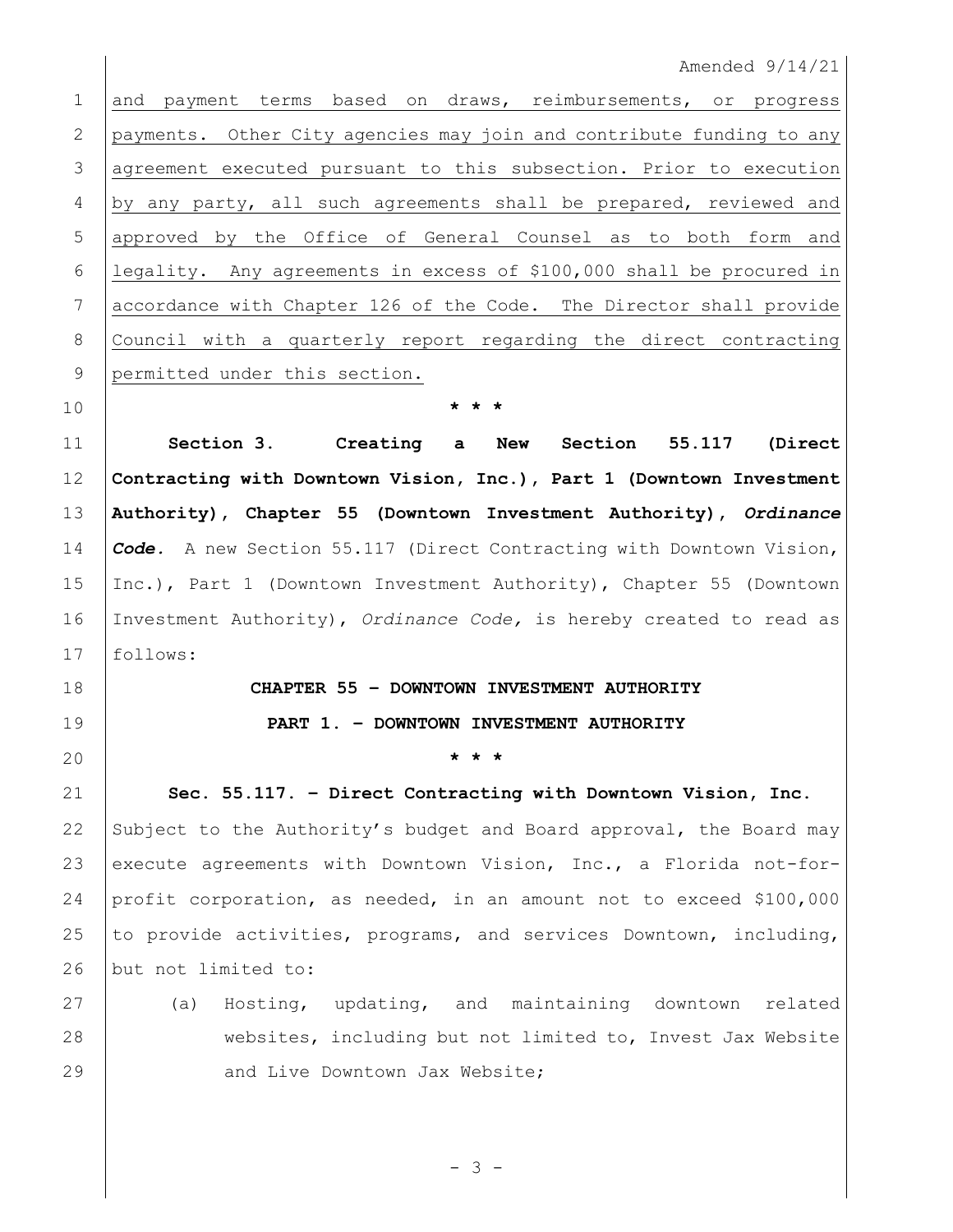- (b) Performing proactive social media and paid medium marketing campaigns as requested by the Authority on a negotiated 3 fee basis, subject to approval by the Board of such fees; (c) Programming in local parks and public spaces located Downtown for downtown residents and employees;
- (d) Programming live music, including food truck or beverage 7 | Service in select locations, on the Riverwalk on a regular 8 | monthly basis throughout the year; and

(e) Overseeing sponsorships and partnerships related to large

10 downtown events (e.g., Jax River Jams and Holiday events). The Board shall approve the payment terms of all agreements executed pursuant to this section. Such payment terms may include a reasonable 13 advance payment and payment terms based on draws, reimbursements, or progress payments. Other City agencies may join and contribute funding to any agreement executed pursuant to this section. Prior to execution by any party, all such agreements shall be prepared, 17 reviewed and approved by the Office of General Counsel as to both form and legality. Any agreements in excess of \$100,000 shall be procured in accordance with Chapter 126 of the Code. DIA shall provide Council with a quarterly report regarding the direct 21 contracting permitted under this section.

 **Section 4. Codification Instructions.** The Codifier and the Office of General Counsel are authorized to make all chapter and division "tables of contents" consistent with the changes set forth herein. Such editorial changes and any others necessary to make the *Ordinance Code* consistent with the intent of this legislation are approved and directed herein, and changes to the *Ordinance Code* shall 28 be made forthwith and when inconsistencies are discovered.

 **Section 5. Effective Date**. This Ordinance shall become effective upon signature by the Mayor or upon becoming effective without the Mayor's signature.

 $- 4 -$